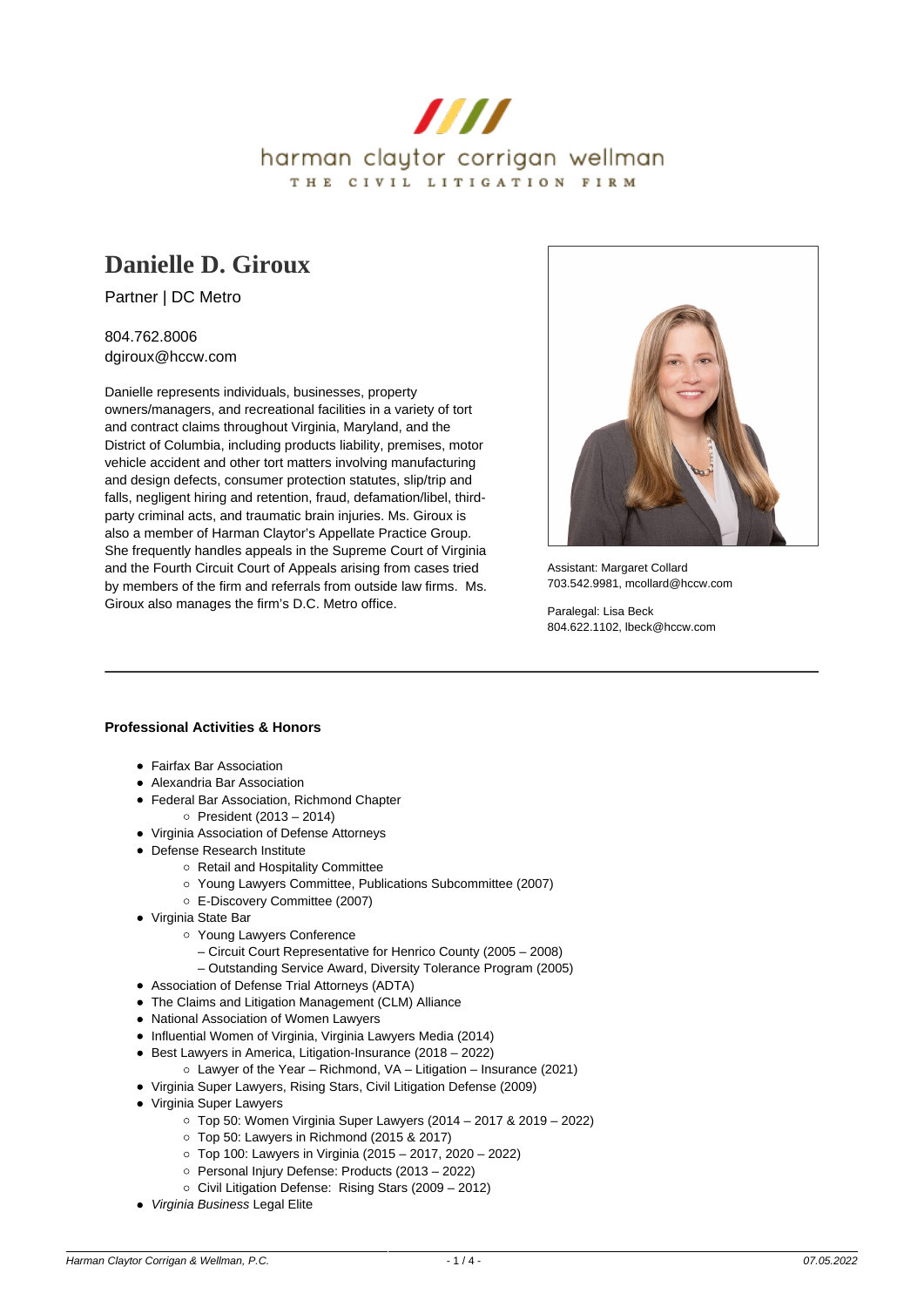- Under 40 (2010 & 2014)
- $\circ$  Civil Litigation (2015 2021)
- Washington, DC Super Lawyers
- Personal Injury Defense: Products (2019)
- Sutherland, Asbill & Brennan, LLP's Pro Bono Service Award, 2002, 2003

## **Publications**

- "Hesse v. Ebbets: Clarifying the 'Power to Control' Under the Doctrine of Respondeat Superior," The Journal of Civil Litigation, Vol. XX, No. 2 (Summer 2008)
- "Drawing the Line: The Supreme Court Revisits Limitations on Punitive Damages,"The Whisper, Defense Research Institute Young Lawyers Committee Newsletter, Vol. 5, No. 3 (March 2007), reprinted in Strictly Speaking, Defense Research Institute Product Liability Committee Newsletter, Vol. 2, No. 2 (April 2007)
- "My Dictionary or Yours? The Supreme Court's Interpretation of 'Carrying' Under 18 U.S.C. Sec. 924(C)(1) in Muscarello v. United States," 8 Geo. Mason Law Rev. 355 (2000)

## **Reported Cases**

- Burke v. Thor Motor Coach, Inc., 113 F.Supp.3d 863 (E.D. Va. 2015)
- Demetres v. East West Const., Inc., 995 F.Supp.2d 539 (E.D. Va. 2014), aff'd, 776 F.3d 271 (4th Cir. 2015)
- Maynard v. Sears, Roebuck and Co., 2014 WL 108894 (E.D.Va.)
- Cameron v. Kmart Corporation, 2010 WL 2991014 (W.D. Va.)
- Schwinn v. Long and Foster Real Estate, Inc., et al., 2007 WL 4562818 (E.D. Va. 2007), aff'd, 362 Fed. Appx. 357 (4th Cir. 2010), cert. denied, 131 S. Ct. 124 (2010)
- Hesse v. Harleysville Mut. Ins. Co., et al., 364 Fed. Appx. 31, 2010 WL 411120 (4th Cir. 2010)
- Gauthreaux v. U.S., 694 F.Supp.2d 460 (E.D.Va. 2009)
- Sullivan v. Robertson Drug Co., Inc., 639 S.E.2d 250 (Va., Jan. 12, 2007)
- Conlon v. K-Mart Corp., 127 Fed.Appx. 681 (Not selected for publication in the Federal Reporter), 2005 WL 1100921 (4th Cir. (Va.)) (4th Cir. (Va.), May 10, 2005)

#### **Representative Experience**

- Obtained dismissal for lack of subject matter jurisdiction in a \$100 million dollar lawsuit arising out of a catastrophic accident at a construction site. Successfully defended the dismissal on appeal before the Fourth Circuit Court of Appeals.
- Obtained summary judgment on behalf of real estate company in an action arising out of a motor vehicle accident caused by a broker, resulting in severe and permanent brain injuries to two motorcyclists. Successfully defended the dismissal on appeal before the Fourth Circuit Court of Appeals and in the Supreme Court of the United States.
- Obtained dismissal on behalf of an insurance company in a declaratory judgment action seeking coverage for a \$21,000,000.00 judgment in an underlying tort case. Successfully defended appeal of the dismissal in the Fourth Circuit Court of Appeals.
- Obtained a defense verdict in a jury trial in an admitted liability motor vehicle accident action involving allegations of a traumatic brain injury; successfully defended verdict on appeal before the Supreme Court of Virginia.
- Secured a voluntary dismissal with prejudice with no payment of money following depositions in a wrongful death action arising out of a slip and fall incident at a grocery store.
- Obtained a defense verdict for blind manufacturer after a three-day jury trial in a \$10 million dollar products liability case where the plaintiff alleged she sustained a permanent brain injury from a heavy wooden window blind that fell on her in the D.C. courthouse.
- Secured a favorable settlement, representing a fraction of the claimed medical bills and economic losses, in a \$30,000,000.00 lawsuit filed by a mud run participant who sustained a spinal cord injury and paralysis during a race.
- Obtained dismissal with prejudice on behalf of a store in an action involving alleged criminal acts of a "Peeping Tom" employee.
- Obtained a summary judgment in a slip and fall case on the grounds that the store was not negligent and plaintiff was contributorily negligent as a matter of law.
- Obtained a defense verdict on behalf of a store after a jury trial in an action for damages for injuries arising out of fight between two customers.
- In a personal injury action seeking \$1 million in damages, obtained a dismissal with prejudice as a sanction for discovery violations by the plaintiff.
- Obtained summary judgment on behalf of a store in a trip and fall case on the grounds that the alleged hazard was open and obvious.
- Obtained a defense verdict on behalf of a day care center in an action involving a child's eye injury caused by another child.
- As appellate counsel, successfully defended an appeal of a defense verdict following a mistrial of a specials-only verdict.